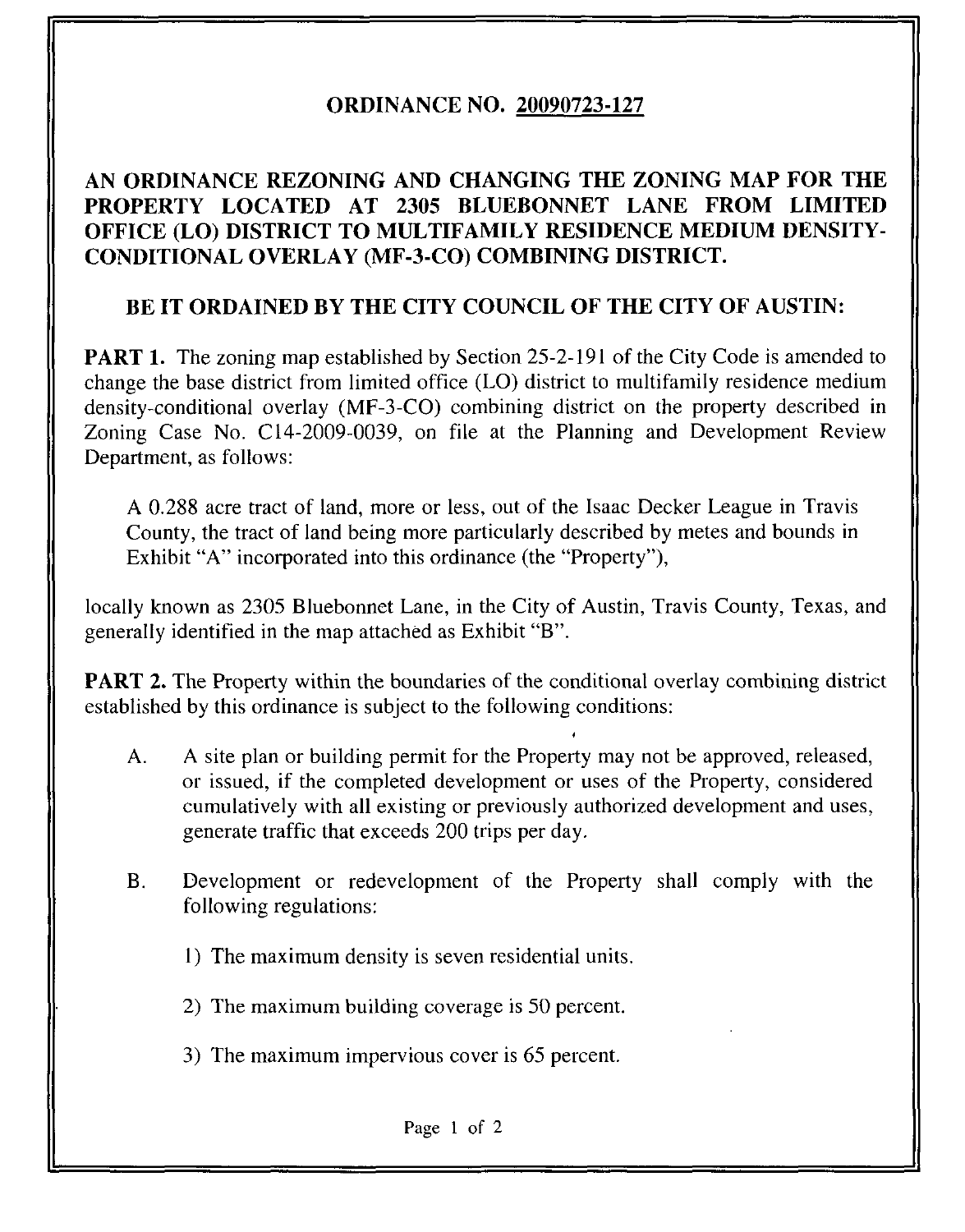Except as specifically restricted under this ordinance, the Property may be developed and used in accordance with the regulations established for the multifamily residence medium density (MF-3) base district and other applicable requirements of the City Code.

PART 3. This ordinance takes effect on August 3, 2009.

# PASSED AND APPROVED

ş  $.2009$   $-\frac{8}{8}$ July 23 Lee **N**effingwell Mayor APPROVED: ATTEST: David Allan Smith Shirley A. Gentry City Attorney City Glerk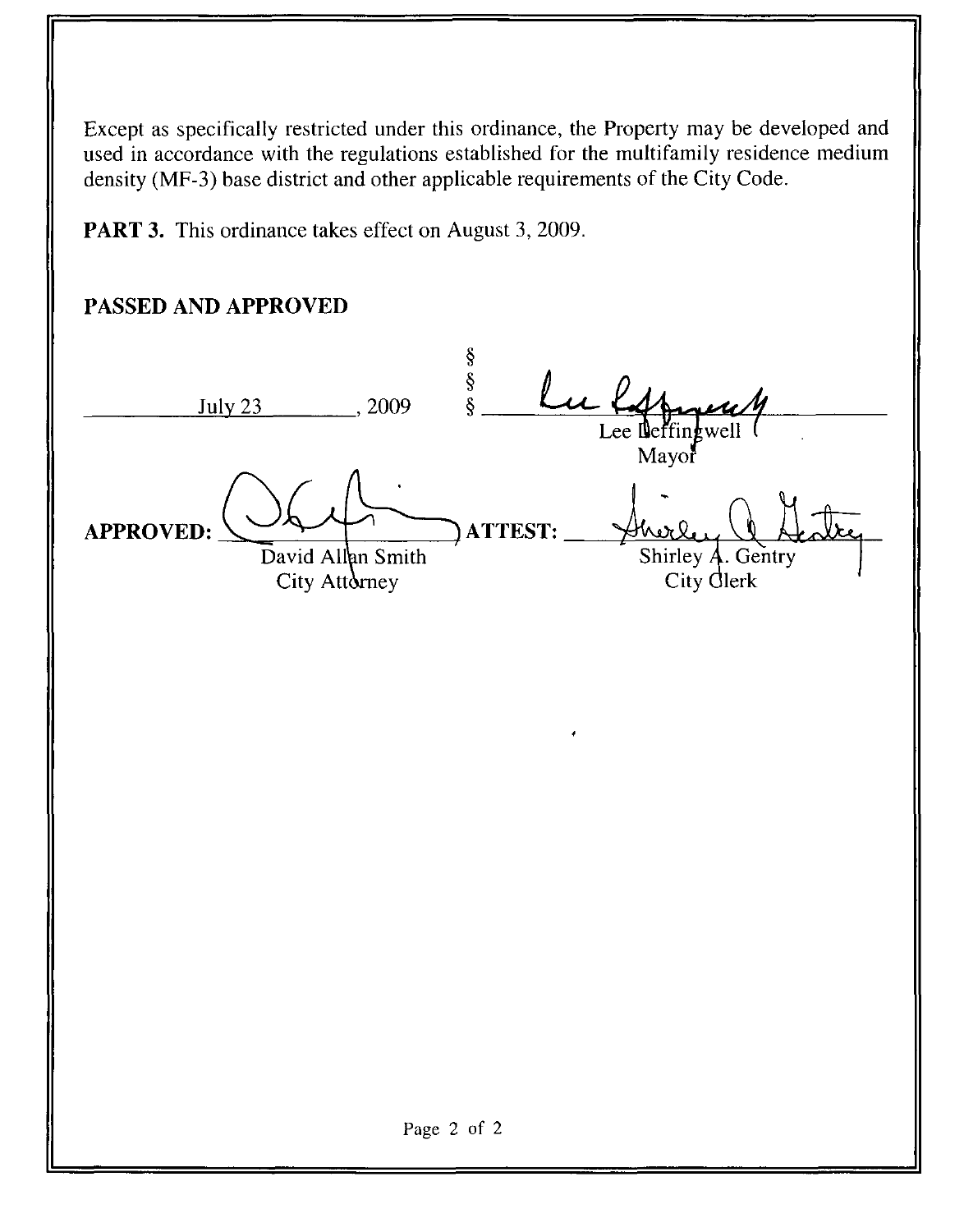#### HOLT CARSON, INC. PROFESSIONAL LAND SURVEYORS 1904 FORTVIEW ROAD AUSTIN, TEXAS 78704 TELEPHONE: (512)442-0990 FACSIMILE: (512) 442-1084

f

EXHIBIT A  $E(XH/B)T A$ 

k. Li

RE-ZONING

FIELD NOTE DESCRIPTION OF 0.288 ACRE OF LAND OUT OF THE ISAAC DECKER LEAGUE IN TRAVIS COUNTY, TEXAS, BEING ALL OF THAT CERTAIN TRACT OF LAND AS CONVEYED TO ALLEN B. DANZIGER BY DEED RECORDED IN VOLUME 5736 PAGE 992 OF THE DEED RECORDS OF TRAVIS COUNTY, TEXAS, AND BEING MORE PARTICULARLY DESCRIBED BY METES AND BOUNDS AS FOLLOWS:

BEGINNING at a 1/2" iron rod found in the East right-of-way line of Blue Bonnet Lane for the Northwest corner of that certain tract of land as conveyed to Allen B. Danziger by deed recorded in Volume 5736 Page 992 of the Deed Records of Travis County, Texas, and for the Southwest corner of that certain (0.223 acre) tract of land as conveyed to The Kamey Third Family Limited Partnership by deed recorded in Document No. 2000148788 of the Official Public Records of Travis County, Texas, and being the Northwest corner and PLACE OF BEGINNING of the herein described tract, and from which a 1/2" iron rod found in the East right-of-way line of Blue Bonnet Lane for the Northwest corner of said Karney (0.223 acre) tract and for the Southwest corner of Lot 2, Stella V. Addcox Subdivision, a subdivision in Travis County, Texas, according to the map or plat thereof recorded in Volume 12 Page 10 of the Plat Records of Travis County, Texas, bears N 32 deg. 18' 11" E 50.03 ft.;

THENCE leaving the East right-of-way line of Blue Bonnet Lane with the common line of said Danziger tract and said Karney (0.223 acre) tract, S 59 deg. 51' 09" E 192.81 ft. to a 1/2" iron pipe found in the West line of Lot A, McKean Addition, a subdivision in Travis County, Texas, according to the map or plat thereof recorded in Volume 81 Page 262 of the Plat Records of Travis County, Texas, for the Northeast corner of said Danziger tract and being the Northeast corner of this tract;

THENCE with the East line of said Danziger tract and the West line of said Lot A, McKean Addition, S 31 deg. 05' 14" W 65.01 ft. to a 1/2" iron rod found for the Southeast corner of said Danziger tract and for the Northeast corner of Tract "Z" 2401 Blue Bonnet Addition, a subdivision in Travis County, Texas, according to the map or plat thereof recorded in Volume 68 Page 97 of the Plat Records of Travis County, Texas, and being the Southeast corner of this tract;

THENCE with the common line of said Danziger tract and said Tract "Z", N 59 deg. 50' 16" W 194.18 ft. to a 1/2" iron rod found in the East right-of-way line of Blue Bonnet Lane for the Southwest corner of said Danziger tract and for the Northwest corner of said Tract "Z" and being the Southwest corner of this tract;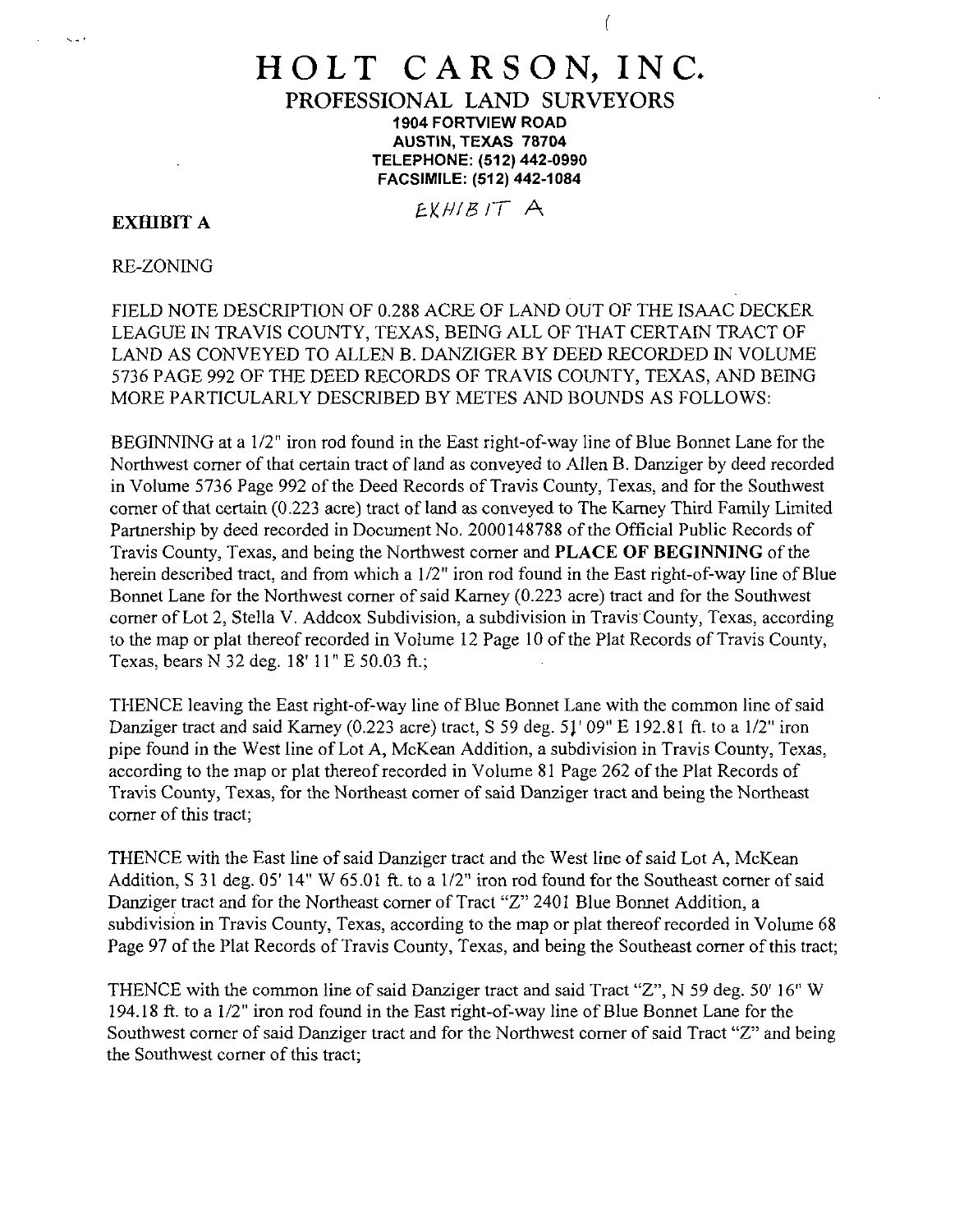Page 2 of 2 RE-ZONING - 0.288 Acre

THENCE with the East right-of-way line of Blue Bonnet Lane, N 32 deg. 17' 51" E 65.00 ft. to the PLACE OF BEGINNING, containing 0.288 acre of land.

PREPARED: March 13, 2009

 $\overline{1}$ 



Holt Carson Registered Professional Land Surveyor No. 5166

see accompanying map: C 837084

REFERENCES: TCAD Parcel No. 04 0107 03 03 City of Austin Grid No. G20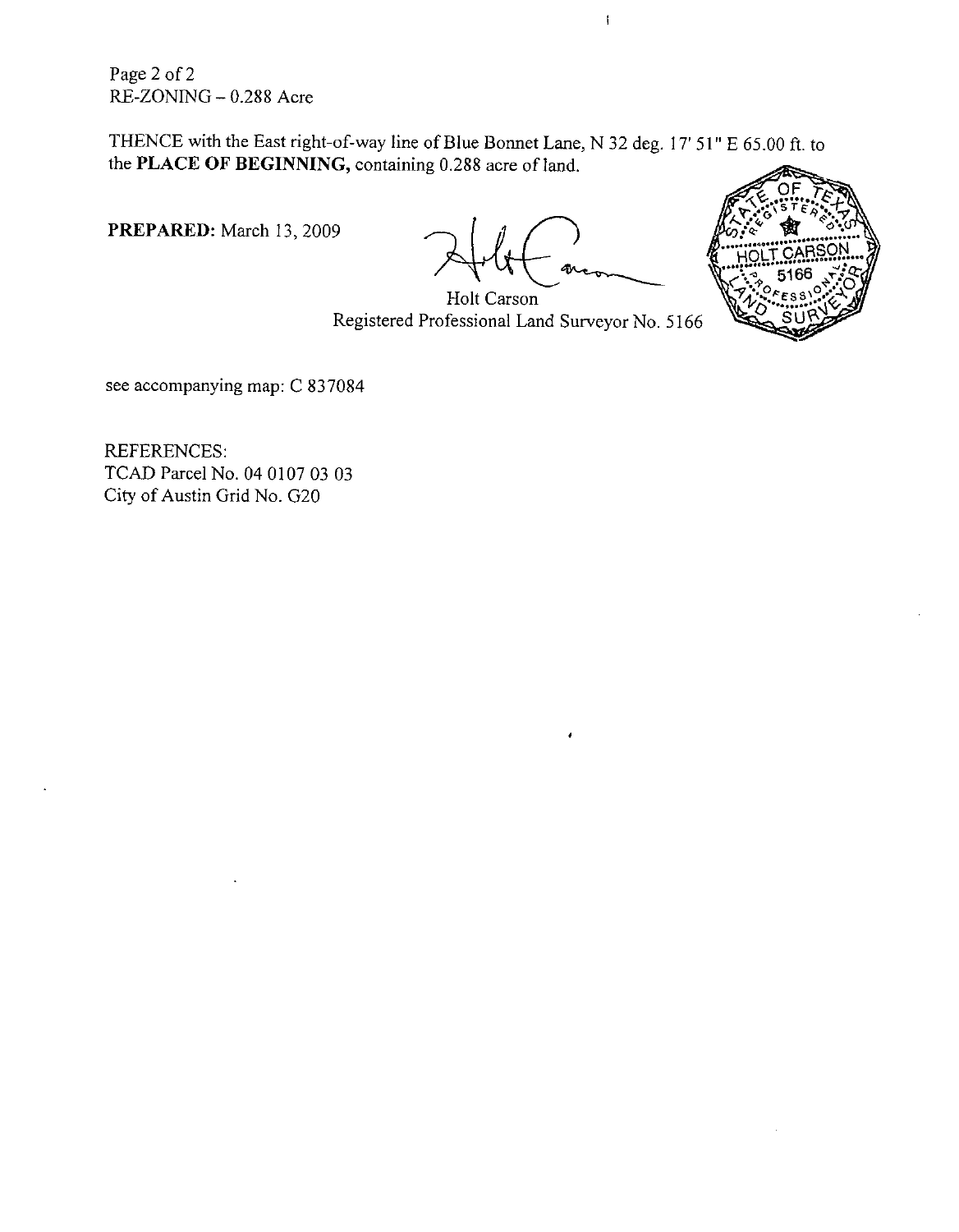